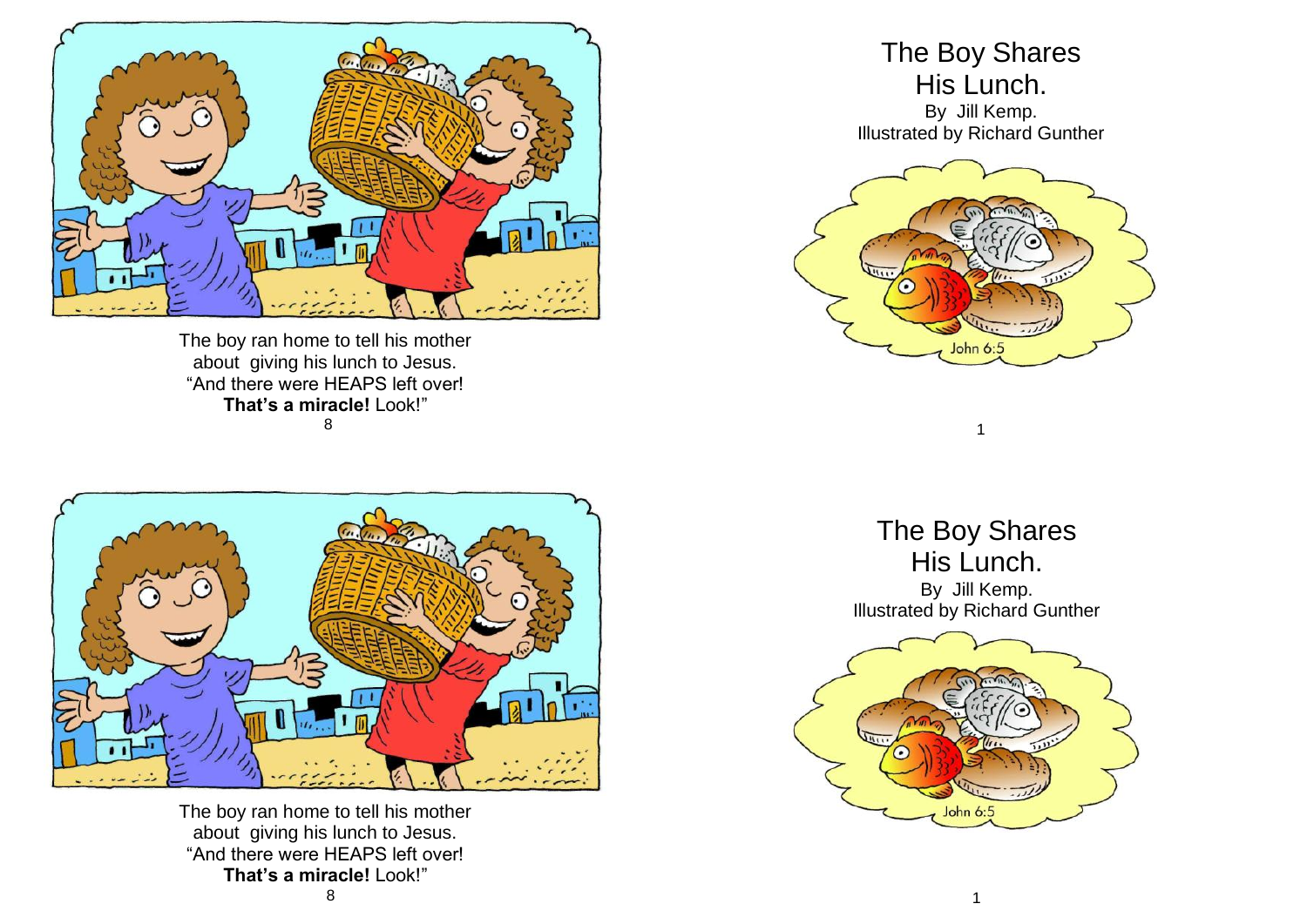

It was a nice sunny day. The boy wanted to go and see Jesus and asked his mother if he could go. "I will give you some lunch to take," she said. 2



Jesus broke it all into pieces and his helpers gave it to everyone to eat. "Thank you Jesus," they said. When they had all eaten there were HEAPS left over! 7



 It was a nice sunny day. The boy wanted to go and see Jesus and asked his mother if he could go. "I will give you some lunch to take," she said. 2



Jesus broke it all into pieces and his helpers gave it to everyone to eat. "Thank you Jesus," they said. When they had all eaten there were HEAPS left over!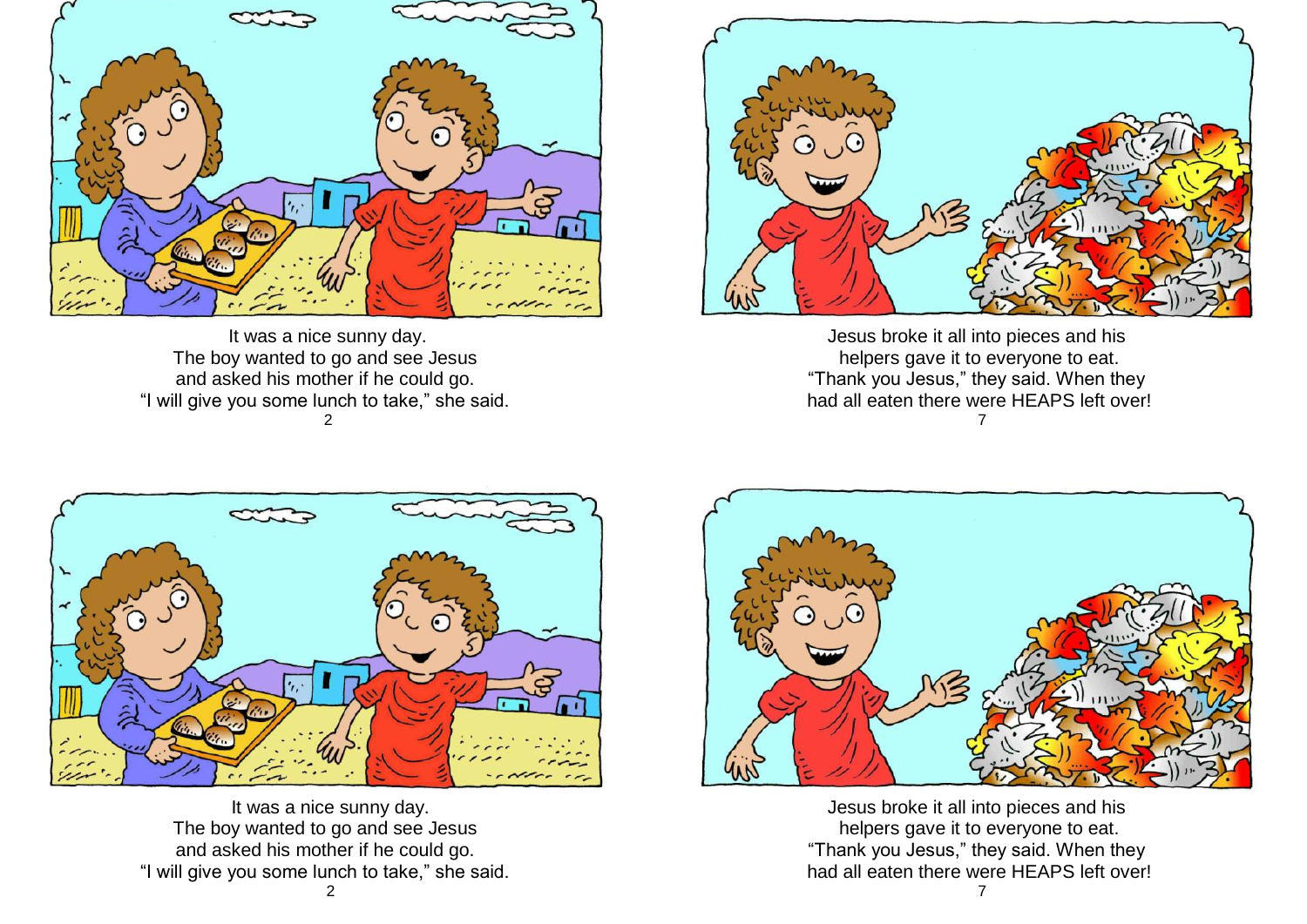

The boy gave his lunch to Jesus to share. Just 2 little fish and 5 bread rolls. It was not enough for everyone. What would Jesus do? 6



His mother put into his lunch bag 2 little fish and 5 bread rolls. "Have a nice day and tell me all about Jesus when you get home," she said. 3



The boy gave his lunch to Jesus to share. Just 2 little fish and 5 bread rolls. It was not enough for everyone. What would Jesus do?



His mother put into his lunch bag 2 little fish and 5 bread rolls. "Have a nice day and tell me all about Jesus when you get home," she said.